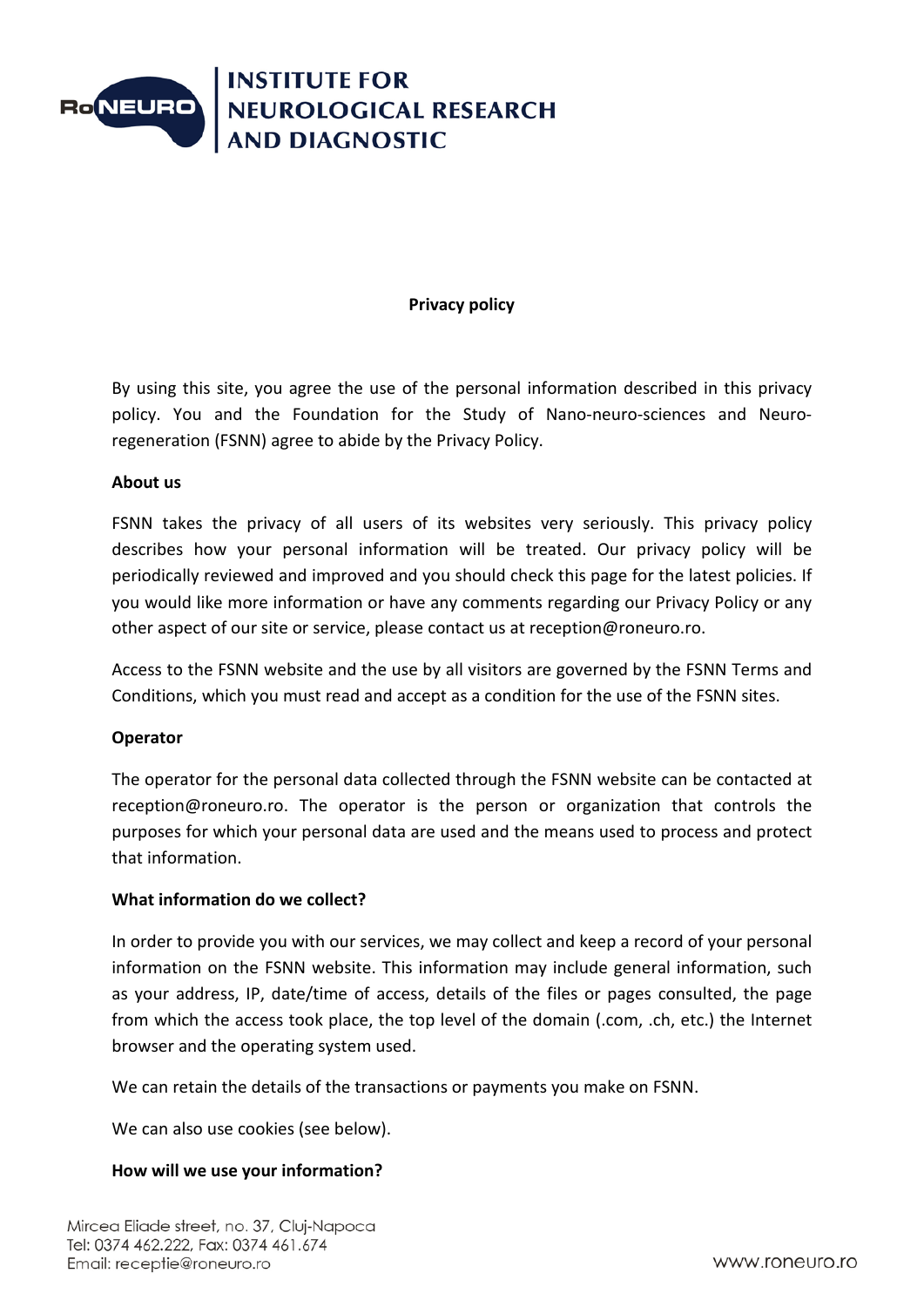

The data collected from the use of the FSNN website by any user are kept for statistical purposes.

We will usually store your personal information for the period you use any FSNN website and for a reasonable period after you have stopped using it. Please let us know when you permanently cease using all FSNN sites. We reserve the right to keep the information for a longer period, if necessary, for example, to investigate violations of our terms of use.

# **Cookies**

Together with many other website operators, we may use standard technology called "cookies" on this site. Cookies are small pieces of information stored by your browser on your computer hard disk. Our cookies allow us to identify you and store information about the services you use during your visits. Most browsers automatically accept cookies, but you can usually change your browser to prevent cookies from being stored. However, if you disable cookies, this will limit the service we can provide. Make sure your browser cookie settings are the way you want them to be.

Transfer and use your information to and from other countries and third parties

The server on which the FSNN website is located may be outside the country you access this website from, and may be outside your country of residence. Due to the way information is transferred over the Internet, information exchanged between you and FSNN may be routed through other servers in different countries.

Your information may be transferred across the borders of the country, possibly in countries where data protection laws offer a lower level of protection than in your country of residence. FSNN uses third party service providers, for example to handle user support requests and to allow the provision of such services, you may need to transfer personal data, including an automatic email transfer to those providers. By submitting any personal information to FSNN, you agree this transfer. You should also be aware that since your articles and (depending on your privacy settings) your profile information are visible to users in almost all countries of the world, this means that your data is necessarily transferred to these countries.

# **Security**

We take the security of personal information seriously. We have security procedures in place to protect our visitor databases against loss and misuse and only to allow access to